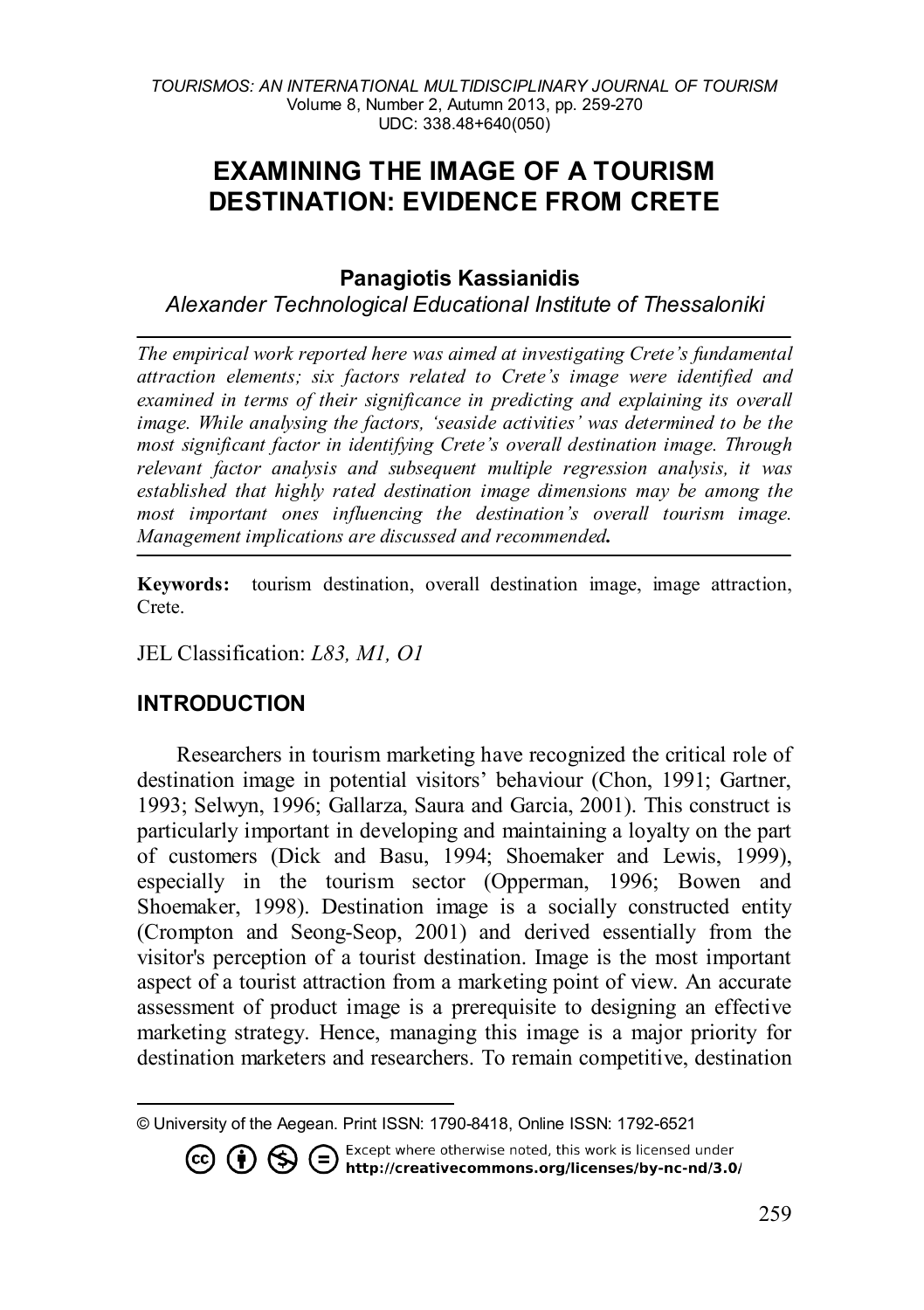marketers must be able to understand how tourists perceive the products and services of the destination. Gartner (1996) pointed out that understanding images held by target markets is essential to avoid moving the image into a position held by an able and strong competitor. Destinations need to project their distinctive images in order to enhance tourism appeal.

Many tourism destinations compete mainly on the images held in the minds of potential tourists (Baloglu and McCleary 1999; Naidoo et al., 2012). Developing a distinct position among tourism destinations is often achieved by establishing a favourable image to potential visitors in target markets (Gartner 1993). Available literature (Christou, 2003) indicates that destination studies have rarely discussed about the image of Crete especially from the perspective of international travel, albeit such an understanding should be a prerequisite in designing Crete's tourism market positioning strategies. Hence, prior to developing marketing activities in the international tourism market, it is essential for Crete to analyse its destination image.

The purpose of this study is to explore Crete's image as an international tourist destination. and in particular:

a) to explore Crete's fundamental image elements as perceived by international tourists;

b) to identify the important destination elements in determining Crete's overall image.

## **THEORETICAL BACKGROUND**

Destination image is described as the overall impression made on the minds of the public about a geographical area (Kotler, Haider and Rein, 1993; Sigala et al., 2012; Bertan and Altintas, 2013). It is related to the various physical, psychological and behavioural attributes of the tourist destination, such as name or brand, architecture of buildings, landscape, heritage attractions, myths and legends, quality of general and tourist infrastructure, tradition, ideology and local culture, and to the impression of quality communicated by each employee of local tourist enterprises with the destination's visitors. As such, destination image has two principal components: the functional or realistic and the emotional (Dolnicar, Grabler and Mazanec, 1999; Sigala, 2010). The functional component is related to tangible characteristics, which can be easily measured, while the emotional component is associated with psychological traits, which are subjectively perceived from visitors and manifested by feelings and attitudes towards a specific destination.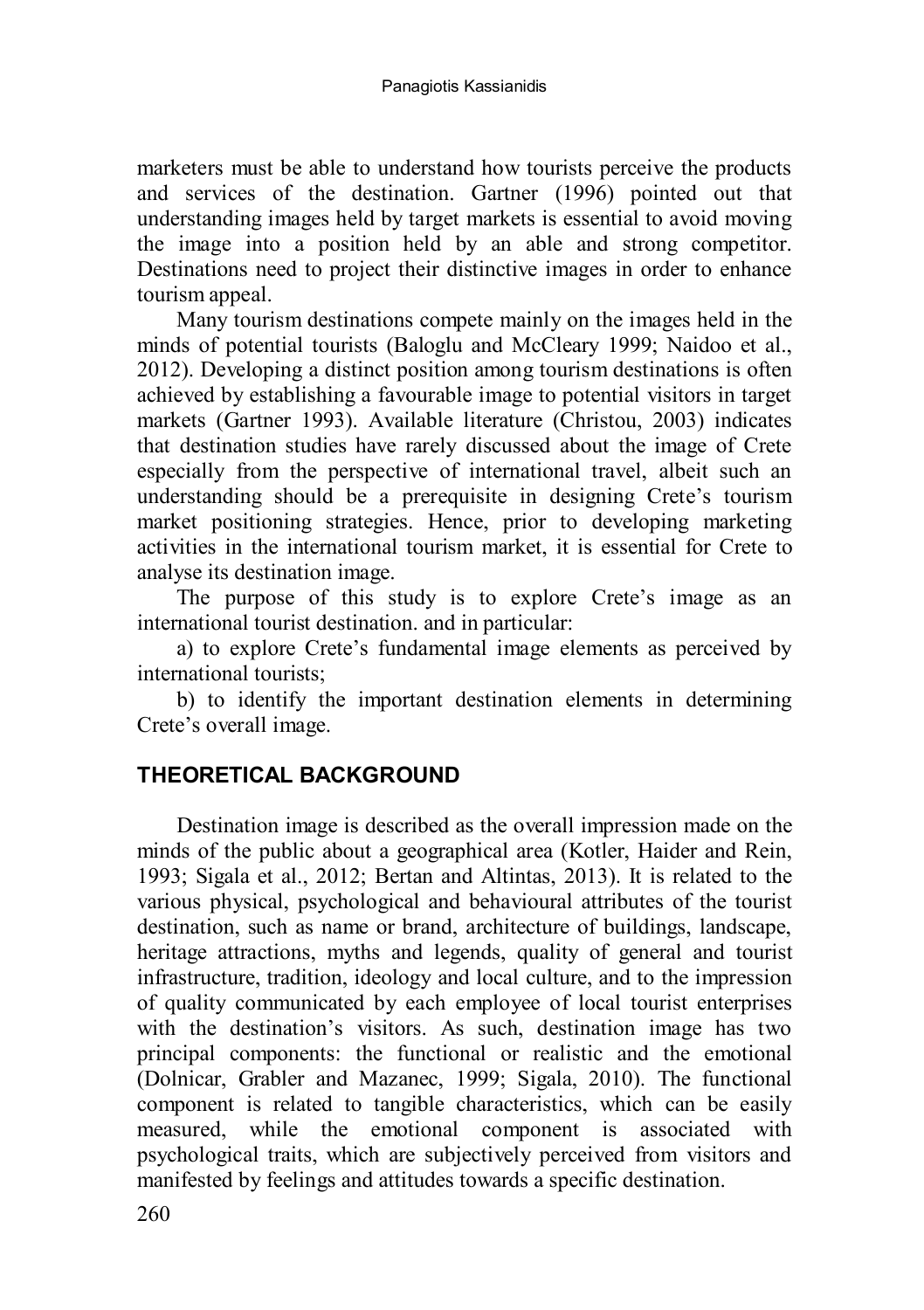#### *TOURISMOS: AN INTERNATIONAL MULTIDISCIPLINARY JOURNAL OF TOURISM* Volume 8, Number 2, Autumn 2013, pp. 259-270 UDC: 338.48+640(050)

Gunn (1972) defined images as being formed either on an induced or organic level; while little can be done to influence organic image, marketers can induce an image by investment in promotion (Gunn 1988; Polat, 2013). Crompton (1979) defined image as the sum of beliefs, impressions, ideas, and perceptions that people hold of objects, behaviour, and events. Fakeye and Crompton (1991) argued that destination image is conceptualised as evolving from an organic image, through an induced image, to a complex image. Gartner (1996) explained that destination image is made up of three different but hierarchical interrelated components: cognitive, affective, and conative. Echtner and Ritchie (1993) suggested that various items must be captured in order to measure destination image; these include attribute-based images, holistic impressions, and functional, psychological, unique, and common characteristics.

Chen and Hsu (2000) examined the impact of destination attractions on overall destination attractiveness and suggested that, 'although previous studies have developed critical attributes tied to tourists' destination images, leading attributes that would help tourism scholars and practitioners measure the total attractiveness of a destination are still unknown'(p.411). Chen and Hsu (2000) suggested that the most important factors influencing the overall destination attractiveness might not be those highly rated image attributes, thus argued that 'agreement ratings of destination image attributes might not be an accurate measurement of the overall attractiveness of a destination' (p.412). In practical terms, if their argument is correct, then tourism marketers should not confine their marketing communications activities just on important attractions, because those attractions may not be tourists' main concern in perceiving and assessing its overall image and attractiveness (Farmaki, 2012); however, empirical research is required to examine this further (Christou, 2005; Chatzigeorgiou et al., 2009; Sigala, 2012). In this vein, a null hypothesis is developed for the present study:

 $H_0$ : The most important factors predicting the overall destination image are consistent with highly rated attraction elements;

 $H_1$ : The most important factors predicting the overall destination image are not consistent with highly rated attraction elements.

#### **RESEARCH METHODOLOGY**

The aim of the present study was to explore and identify the image elements of Crete as perceived by international visitors. The research instrument used was a structured questionnaire; respondents were asked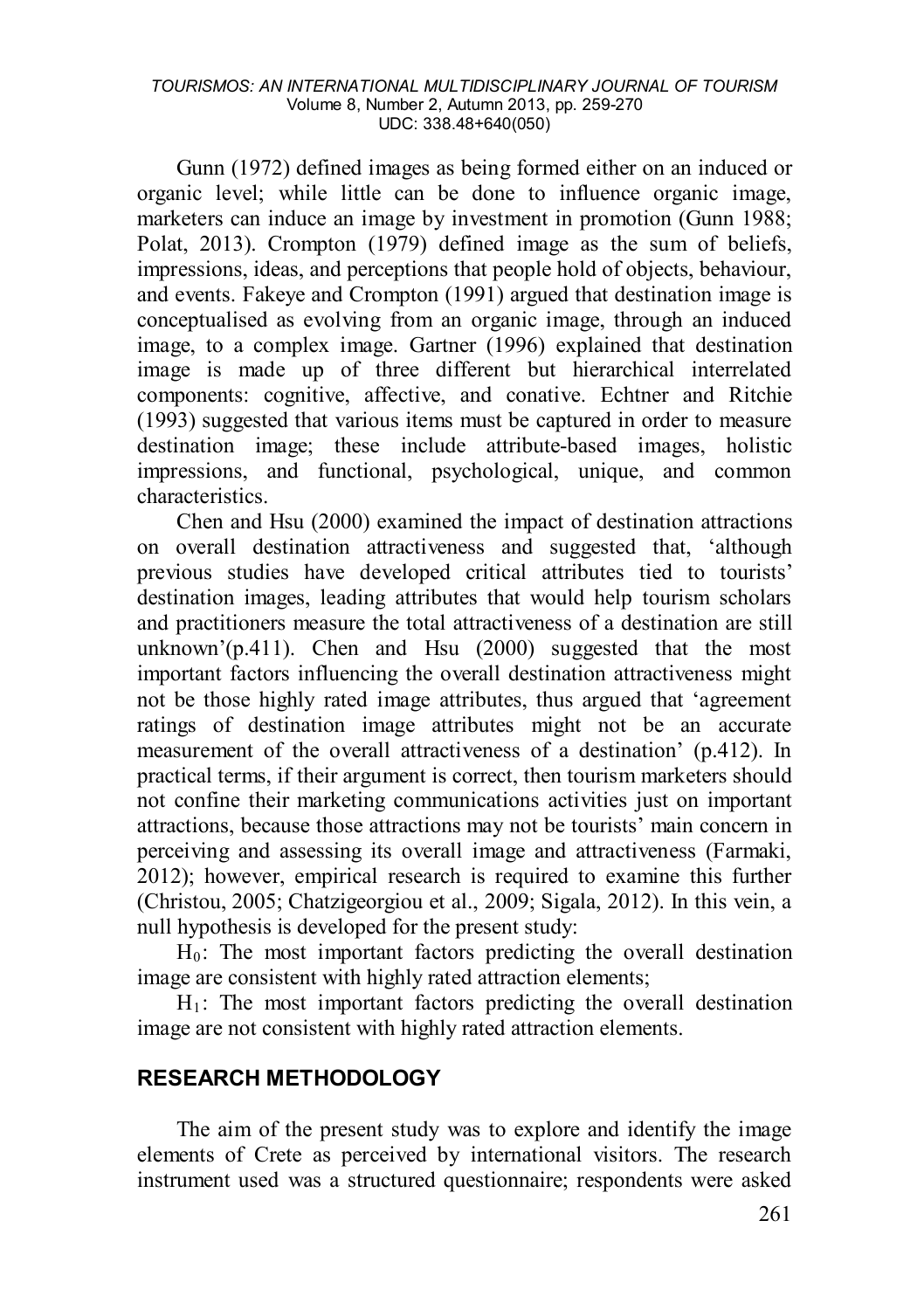to state their level of agreement to destination attraction statements using a five-point Likert scale ranging from "strongly disagree" to "strongly agree".

To create a list of destination attributes for the survey, previous destination image studies (Echtner and Ritchie, 1991; Phelps, 1986; Gartner 1989; Christou, 2011a; David, 2012; Sigala, 2013) were examined. In addition, relevant publications and brochures on Crete's tourism attractions were studied. At the end, 27 items were selected to depict Crete's destination attractions. In terms of Crete's overall image, two items with 5-point Likert-scale were used as indicators of the overall attractiveness. Content validity and reliability of the questionnaire was examined through a pilot test - no significant improvements were required for the final questionnaire. The initial questionnaire was written in English, and then translated into Greek, German and Italian.

The research instrument used was a structured questionnaire; respondents were asked to state their level of agreement to destination attraction statements using a five-point Likert scale ranging from "strongly disagree" to "strongly agree". A convenience sampling was employed with 216 usable questionnaires. Factor analysis was performed in order to group the destination into a smaller set of elements.

A convenience sampling was employed to collect the data, as it was practically not realistic to adopt a probability sampling approach. The survey was performed during August and September 2013. Out of 256 questionnaires completed, just 216 were usable. Data was analysed by using the Statistical Package for Social Sciences (SPSS) program. Factor analysis was performed in order to group the destination into a smaller set of elements. The oblique principal-component method was adopted, while multiple regression analyses were performed to determine the impact of destination elements on the overall destination image. Destination elements, which were extracted from factor analysis, are used as independent variables, while South Tyrol's overall image was adopted as the dependent variable.

## **MAJOR FINDINGS**

Respondents' demographic profile shows that the majority of respondents are female (61.4%), with males representing 39.6% of the sample. In terms of age, the main age groups are those between 31-40 years  $(34\%)$ , 51-60 years  $(16\%)$ , and 41 and 50  $(27\%)$ . The majority of respondents were first time visitors (54.8%). Most of the visitors were pleasure tourists (68.4) and VFR (visiting friends and relatives - 21.2%).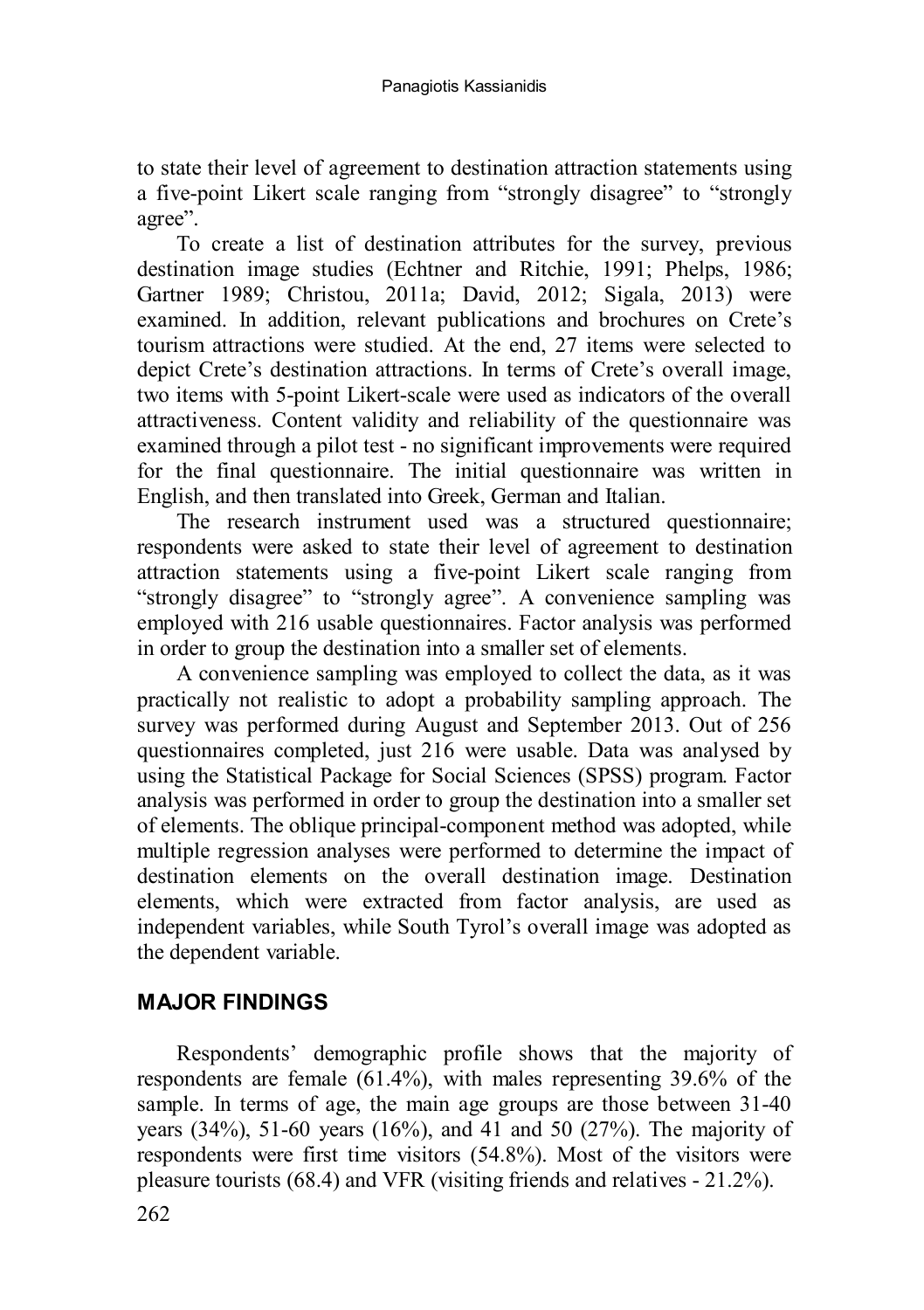#### **Destination's Fundamental Elements**

The findings of factor analysis are described in Table 1. Six elements comprising 26 saliently loaded items emerge from the analysis which, accordingly, are labelled as 'cultural attractions'(F1), 'travelling and access'(F2), 'Island activities'(F3), 'mountain landscape'(F4), 'local people'(F5), and 'lodging and leisure'(F6). The factors explained 68.20% of the variance with eigenvalues ranging from 1.36 to 9.10. The Cronbach's alphas for the six factors range from 0.720 to 0.890, all above the minimum value of 0.50, which is considered acceptable for research in its exploratory stages (Nunnally 1978).

| <b>Factor 1 -Cultural</b>      |                 | c15-lots of recreational             | 0.662    |  |
|--------------------------------|-----------------|--------------------------------------|----------|--|
| <b>Attractions</b>             | <b>Loadings</b> | facilities/activities                |          |  |
| c4-beautiful                   | 0.892           | c18-skiing slopes and facilities     | 0.657    |  |
| town/city centres              |                 |                                      |          |  |
| c3-interesting                 |                 |                                      |          |  |
| museums and                    | 0.844           | c10-attractive unspoiled forests     | 0.622    |  |
| heritage sites                 |                 |                                      |          |  |
| c1-interesting                 | 0.794           | c11-beautiful national parks         | 0.604    |  |
| Island history                 |                 |                                      |          |  |
| c <sub>2</sub> -a taste of the |                 |                                      |          |  |
| Mediterranean life             | 0.698           | <b>Factor 4 – Mountain Landscape</b> | Loadings |  |
| and culture                    |                 |                                      |          |  |
| c7-interesting                 |                 |                                      |          |  |
| festivals and                  | 0.642           | c8-magnificent Alpine scenery        | 0.788    |  |
| culture activities             |                 |                                      |          |  |
| c6-appealing                   |                 |                                      |          |  |
| archaeological                 | 0.587           | c9-diverse landscape                 | 0.764    |  |
| attractions                    |                 |                                      |          |  |
| c5-attractive local            | 0.532           | c12-well-preserved natural           | 0.622    |  |
| music                          |                 | environment                          |          |  |
| $Factor 2 -$                   |                 |                                      |          |  |
| Travelling &                   | <b>Loadings</b> | <b>Factor 5 – Local People</b>       |          |  |
| <b>Access</b>                  |                 |                                      |          |  |
| c <sub>27</sub> -moderate      | 0.806           | c16-friendly locals                  | 0.944    |  |
| prices                         |                 |                                      |          |  |
| c <sub>26</sub> -convenient    | 0.787           | c17-helpful locals                   | 0.836    |  |

### **Table 1 Factor analysis results (n=216)**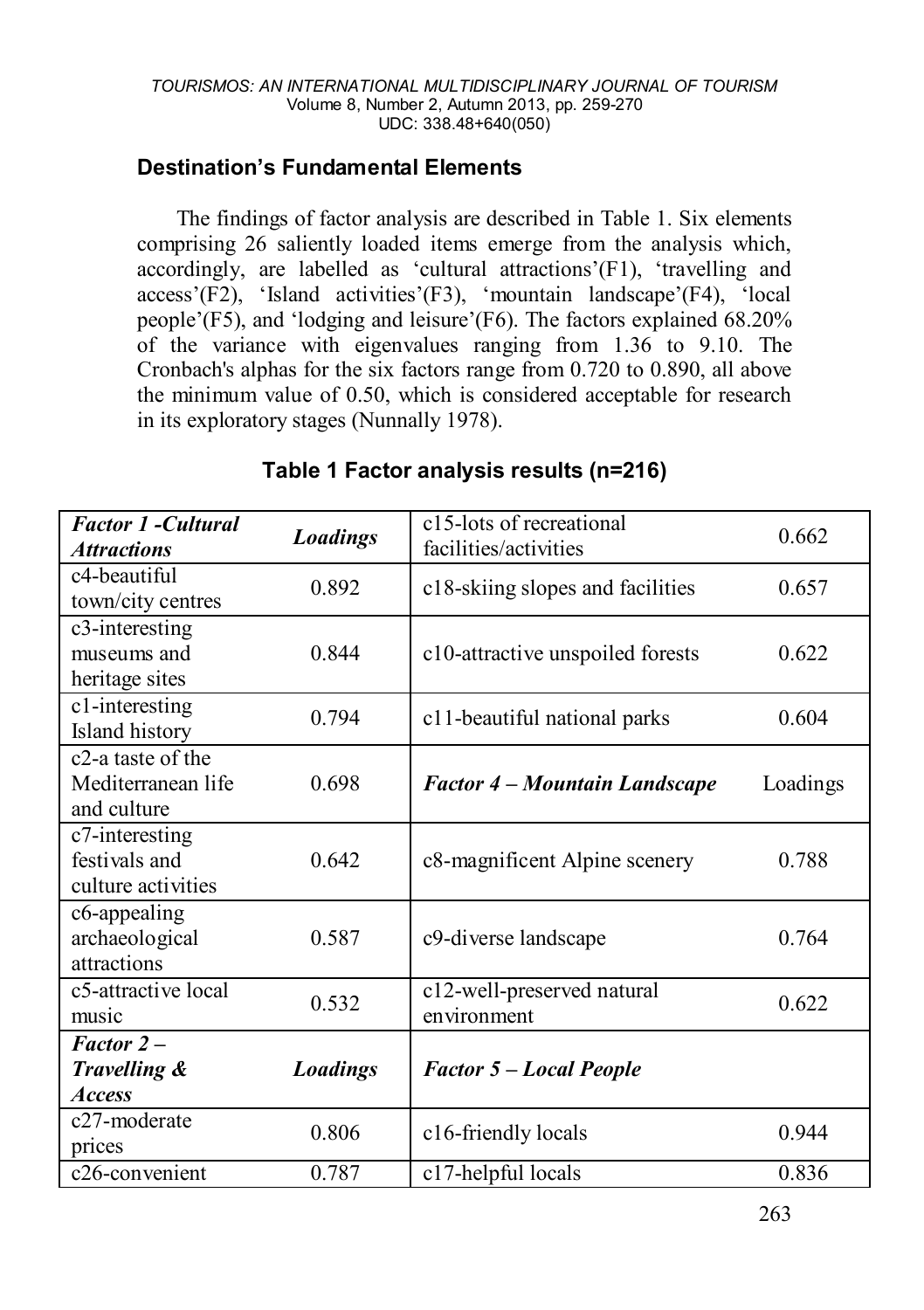| local transportation                                |                 |       |                                        |                                                        |       |       |                |          |  |
|-----------------------------------------------------|-----------------|-------|----------------------------------------|--------------------------------------------------------|-------|-------|----------------|----------|--|
| $c25$ -easy<br>accessibility                        | 0.763           |       | <b>Factor 6-Lodging &amp; leisure</b>  |                                                        |       |       |                | Loadings |  |
| c13-moderate<br>climate                             | 0.622           |       | c22- accommodation options             |                                                        |       |       |                | .722     |  |
| <b>Factor 3 – Sea</b><br><i><b>Activities</b></i>   | <b>Loadings</b> |       |                                        | c <sub>21</sub> -active nightlife and<br>entertainment | .700  |       |                |          |  |
| c19-sea-based<br>activities                         | 0.862           |       |                                        | c24-positive shopping experience                       |       | .635  |                |          |  |
| c <sub>20</sub> -other<br>adventurous<br>activities | 0.766           |       | c <sub>23</sub> -local food and drinks |                                                        |       |       |                | .607     |  |
|                                                     |                 | F1    |                                        | F <sub>2</sub>                                         | F3    | F4    | F5             | F6       |  |
| Eigenvalue                                          |                 | 9.10  |                                        | 2.66                                                   | 1.78  | 1.62  | 1.34           | 1.36     |  |
| Variance (percent)                                  |                 |       | 39.54                                  | 10.16                                                  | 6.72  | 6.20  | 4.32           | 4.39     |  |
| Cronbach's alpha                                    |                 | 0.847 |                                        | 0.834                                                  | 0.852 | 0.720 | 0.897          | 0.726    |  |
| Summated Mean                                       | 3.90            |       |                                        | 3.24                                                   | 4.12  | 3.42  | 3.38           | 3.31     |  |
| Number of items (total=26)                          |                 | 7     |                                        | 4                                                      | 6     | 3     | $\overline{c}$ | 4        |  |

## **Overall Destination Image**

Two determinants were used as a converging indicator of Crete's overall image: a) respondents' intention to revisit Crete, and b) respondents' behaviour for attracting new visitors. Reliability analysis was used to test these two determinants' internal consistency which is 0.786. The average mean of these two items is 4.8, indicating that respondents perceive fairly positive about Crete's overall image. The result of multiple regression analysis of the destination elements against the dependent variable of 'overall image' using backward method is illustrated in Table 2.

|                                        | <b>Sum of</b><br><b>Squares</b> | df  | <b>Mean</b><br><b>Square</b> |        | Sig.  |  |
|----------------------------------------|---------------------------------|-----|------------------------------|--------|-------|--|
| <b>Regression</b>                      | 48.514                          |     | 8.840                        | 48.888 | 0.000 |  |
| <b>Residual</b>                        | 32.054                          | 138 | 0.164                        |        |       |  |
| <b>Total</b>                           | 80.568                          | 147 |                              |        |       |  |
| $R^2 = 0.624$ , Adjusted $R^2 = 0.588$ |                                 |     |                              |        |       |  |

# **Table** 2 Multiple regression results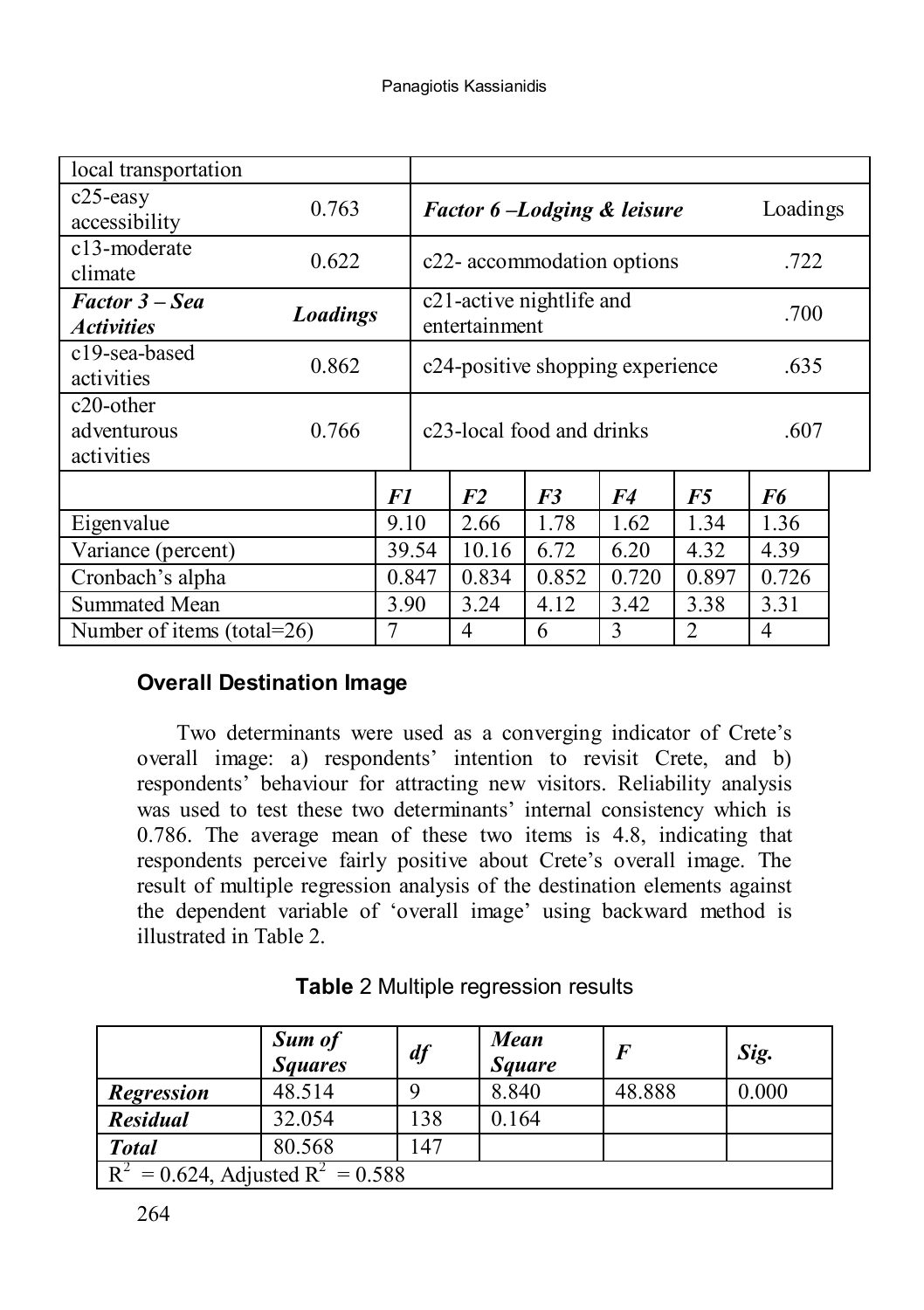#### *TOURISMOS: AN INTERNATIONAL MULTIDISCIPLINARY JOURNAL OF TOURISM* Volume 8, Number 2, Autumn 2013, pp. 259-270 UDC: 338.48+640(050)

| <b>Variable</b>                       | B        | <b>Beta</b> | t        | $\boldsymbol{P}$ | <b>VIF</b> | Condition<br><i>Index</i> |
|---------------------------------------|----------|-------------|----------|------------------|------------|---------------------------|
| <b>Constant</b>                       | 0.323    |             | 1.685    | 0.200            |            |                           |
| <b>Sea Activities</b>                 | 0.702    | 0.638       | 9.037    | 0.000            | 2.217      | 1.000                     |
| Travelling &<br><b>Access</b>         | $-0.312$ | $-0.316$    | $-4.786$ | 0.000            | 2.066      | 17.555                    |
| <b>Cultural</b><br><b>Attractions</b> | 0.342    | 0.266       | 4.214    | 0.000            | 1812       | 19.050                    |
| <b>Mountain</b><br><b>Landscape</b>   | 0.324    | 0.346       | 4.942    | 0.000            | 1.528      | 21.535                    |

Variables in the equation:

The standardised regression coefficient 'beta' is used to indicate the relative importance of each element contributing to the overall image of Crete. Based on the Beta, the most important element is 'Sea activities' (Beta = 0.638), followed by 'travelling  $\&$  access' (-0.316, which has a negative effect on the dependent variable), 'mountain landscape' (0.346), and 'cultural attractions' (0.266). Hence, 'Sea activities' is the most significant predictor, especially when compared with the beta of the other three elements.

#### **FURTHER DISCUSSION, IMPLICATIONS & CONCLUSION**

Six fundamental elements were identified and used to outline Crete's destination images. The element of 'Sea activities' got the highest ratings (summated mean of 4.12). The 'cultural attractions' element was second in terms of summated mean ratings (3.90) and is close to 4.0, indicating visitors' positive agreement on its significance, even though it was initially expected that this element would obtain a higher mean rating. Perhaps this was due to the fact that the attributes representing 'cultural attractions' are not the most significant or distinguishing characteristics representing Crete's image, or they may not be solely associated to Crete but also to other destinations. Hence, it would be interesting to perform a comparison study with other Mediterranean destinations in terms of sea attractions. Stabler (1988), Gregory (1989), Shaw and Williams (1994) and Lange-Faria and Elliot (2012) provided evidence that destinations may project distinguishing images as a reflection of the distinctiveness of their particular natural environment, culture, heritage and economy. However, visitors seem to prefer tourist destinations with powerful and prominent images (Woodside and Lysonski 1989; Christou, 2011b).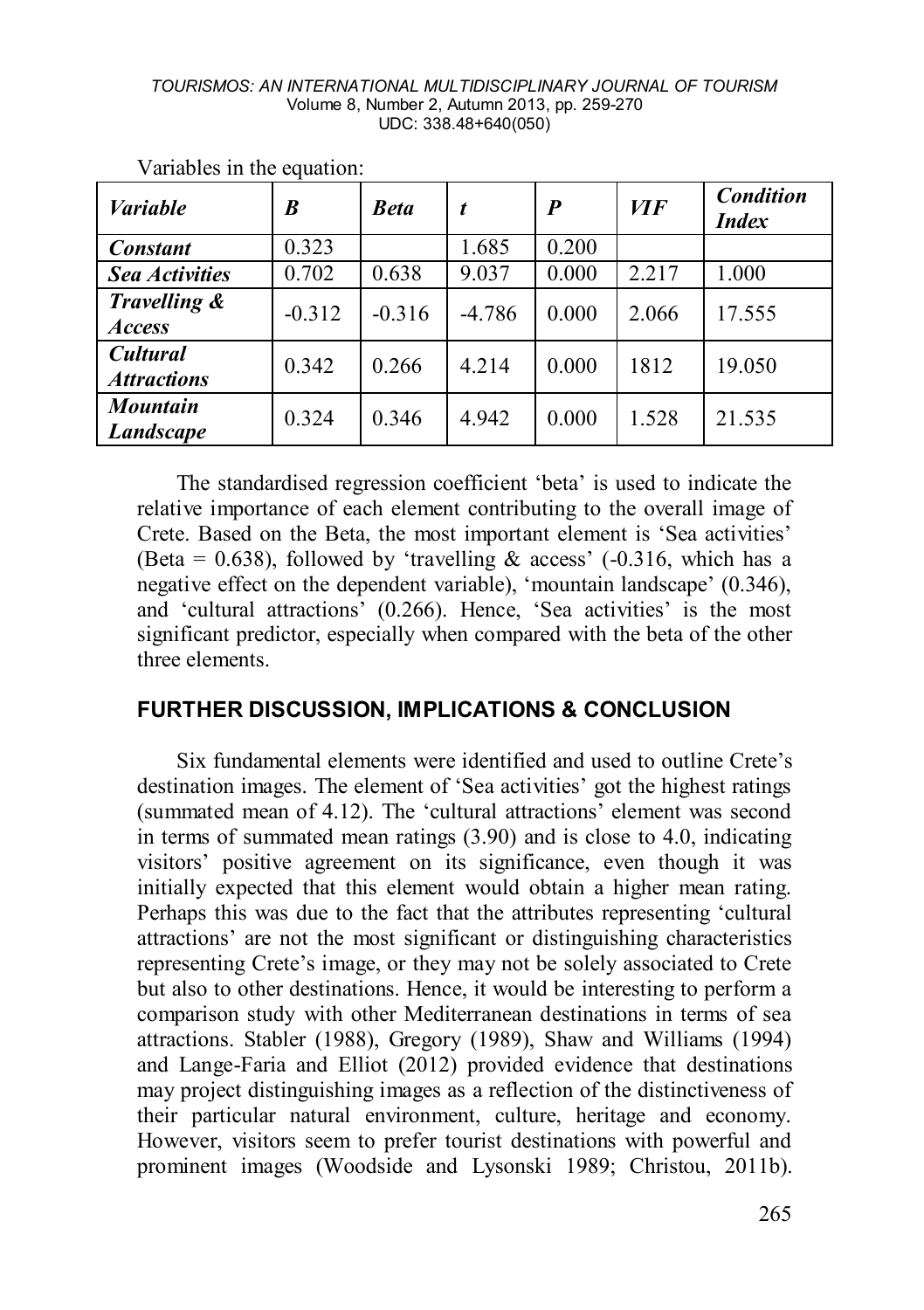Other elements' summated scales are just a little bit higher than the neutral point of 3, showing that the visitors have not projected a greatly affirmative consideration of the attractiveness of other elements. In terms of Crete's natural attractions, it is a surprise that a nature-related element which is considered by Creatans as its major attraction ('mountain landscape') was not ranked very positively by the visitors. However, it is suggested that Crete marketers should not isolate the assessment of the destination elements or attractions, but rather to compare these attractions with those offered by other Mediteranenean destinations.

It is interesting to note that two particular elements ('local people' and 'lodging & leisure') were not included in the predicting model (Table 2). 'Local people', was excluded from the predicting model because there was no significant relationship found with the dependent variable. However, this does not necessarily mean that this element has absolutely no importance in shaping a destination's overall image; past research provides evidence that in a number of cases the characteristics of local people pose an essential dimension for tourists' attraction. According to Pearce (1980) and Vitouladiti (2013) locals' negative attitude towards tourists could lead to reduced visitors' satisfaction and eventually pose a threat to destination's image. However, Knox (1982), Christou and Nella (2010) and Ihamaki (2012) empirically established that locals' behaviour may in some cases improve or alternatively ruin visitors' experiences. Hence, the function of the element 'local people' should be taken into consideration when developing and maintaining the overall image o a tourist destination, even though this element was excluded from the predicting model reported in the present survey. Finally, regarding 'lodging & leisure', even though it shows a noteworthy relationship with the dependent variable, its partial relationship is not significant hence it was decided to exclude it from the predicting model.

Based on the empirical evidence of the present study, the most important determinant Crete's overall destination images is 'Sea activities', which also has the highest summated scale and is included in the predicting model; therefore, the null hypothesis has to be accepted. However, this finding is not consistent with the findings of Chen and Hsu (2000), as well as Anderson (2012) who argued that the leading factors assessing the overall destination attractiveness were not those highly rated destination attributes. On the other hand, the findings reported in the present study provide empirical evidence that agreement ratings of destination attributes or elements may be a valid and reliable approach to measuring tourist destination's overall images. Hence, it is advisable for destination tourism marketers to primarily focus their marketing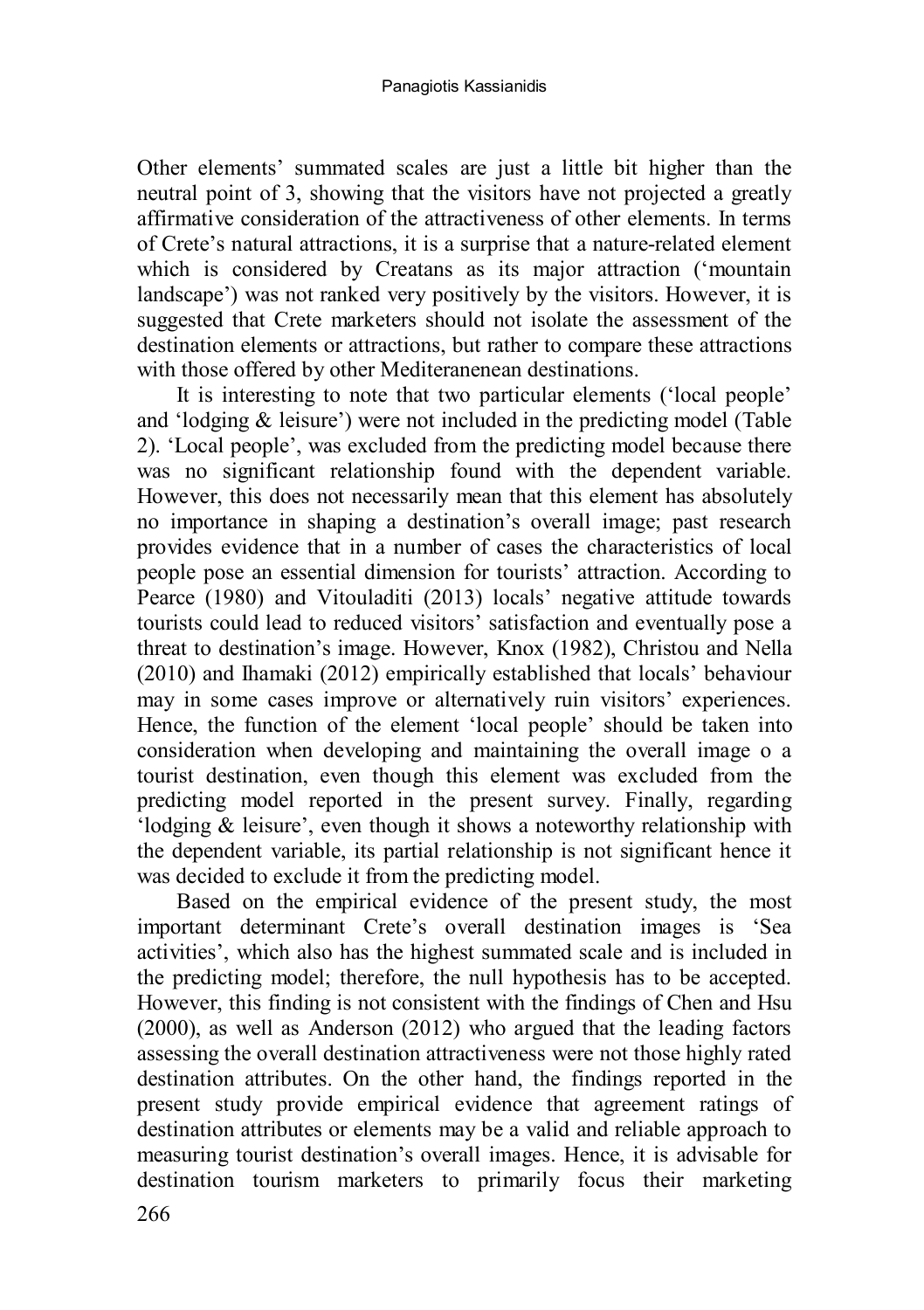communication efforts on exploiting favourably and promoting the highly rated destination elements. At the same time, destination marketers also should try to explore other potential factors that may be equally important in forming the tourist destination's overall images.

In the past, Crete has infrequently caught researchers' attention in studying its destination image as perceived by tourists. This exploratory survey presented here can be used as a basis for further research on: a) examining in greater extent its tourist destination image attractions and attributes; and, b) developing integrated marketing communication for the effective positioning of Crete in the international tourist market.

This survey can be used as basis for further research on: a) examining in greater extent tourist destination image attractions and attributes; b) developing marketing communication for positioning of Crete in the tourist market.

One limitation of the work reported here is that, it was not possible to perform an image difference analysis for the major market segments visiting Crete (Germans, British, Greeks, Austrians, Italians, etc.). However, taking into account that visitors from different backgrounds, nationalities and cultures may express diversified perceptions, it becomes evident that further research could focus on examining different homogenous groups of visitors and on exploring their perceptions and attitudes towards Crete's image as a tourist destination.

#### **REFERENCES**

- Anderson, W. (2012) Analysis of "all-inclusive" tourism mode in the Balearic islands. *Tourismos,* Vol. 7, No.1, pp.309-323.
- Baloglu, S. & McCleary, K.W. (1999, November). U. S. international pleasure travelers' images of four Mediterranean destinations: A comparison of tourists and nontourists. *Journal of Travel Resarch,* Vol. 38, pp.144-152.
- Belsley, D.A. (1991). *Conditioning diagnostics: Collinearity and weak data in regression.* New York, John Wiley and Sons.
- Bertan, S. & Altintas, V. (2013). Visitors' perception of a tourism destination: The case of Pamukkale. *Tourismos,* Vol. 8, No.1, pp.115-132.
- Bowen, J. & Shoemaker, S. (1998). Antecedents & consequences of loyalty*. Cornell Hotel & Restaurant Administration Quarterly*, Vol. 39, No.1, pp.12- 25.
- Chatzigeorgiou, C., Christou, E., Kassianidis, P. & Sigala, M. (2009). Examining the Relationship Between Emotions, Customer Satisfaction and Future Behavioural Intentions in Agrotourism. *Tourismos,* Vol. 4, No.4, pp.145-161.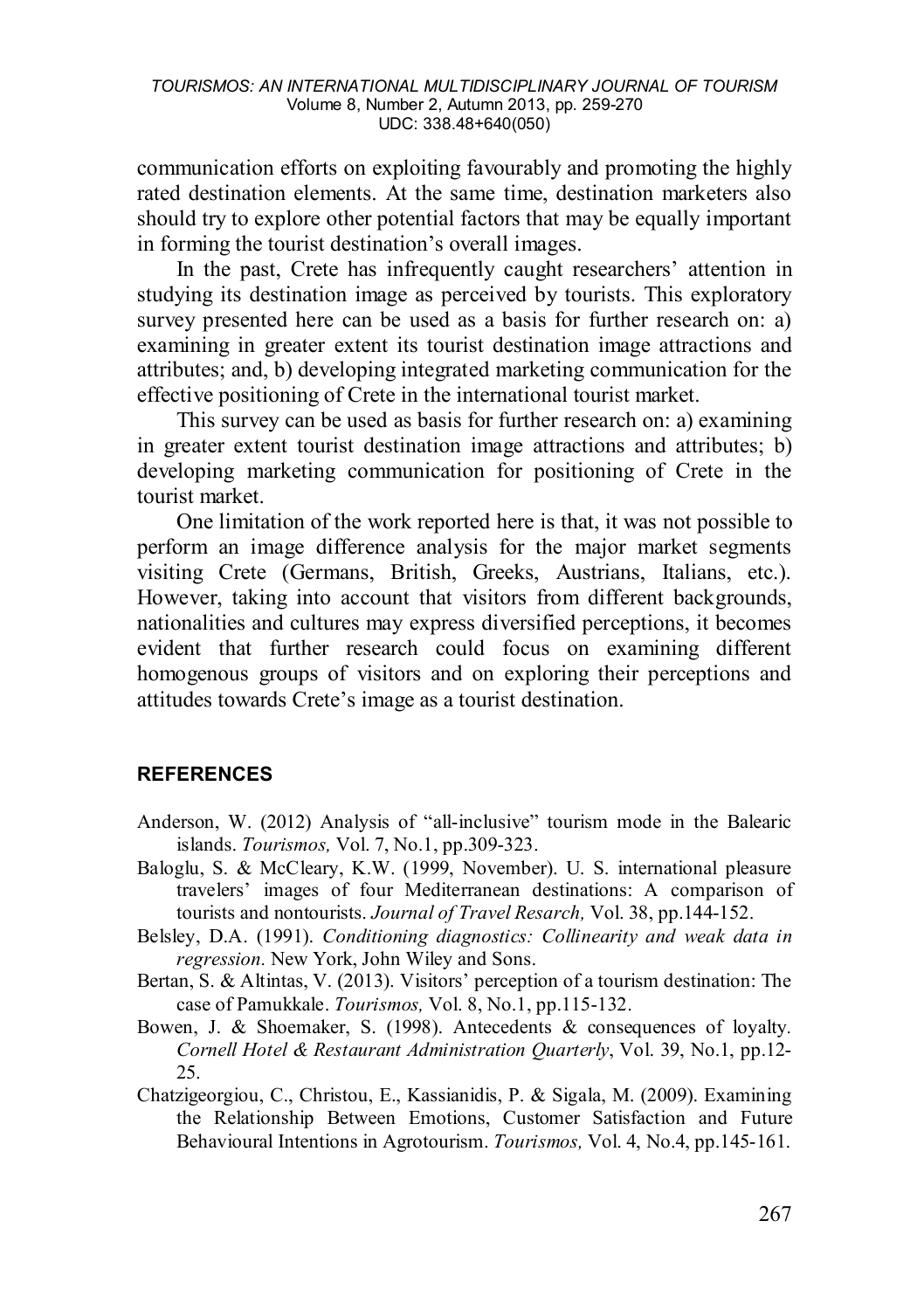- Chen, J.S. & Hsu C.H.C. (2000, May). Measurement of Korean tourists' perceived images of overseas destinations. *Journal of Travel Research*, Vol. 38, pp.411-416.
- Christou, E. (2003). Guest loyalty likelihood in relation to hotels' corporate image and reputation: A study of three countries in Europe. *Journal of Hospitality & Leisure Marketing*, Vol. 10, No.1, pp.88-99.
- Christou, E. (2005). Heritage and cultural tourism: A marketing-focused approach. *International cultural tourism: Management, implications and cases*, pp.3-16.
- Christou, E. (2011a). Exploring the impact of visitor satisfaction on loyalty towards a specific destination. *Acta Turistica,* Vol. 23, No.1, pp.7-25.
- Christou, E. (2011b). Exploring online sales promotions in the hospitality industry. *Journal of Hospitality Marketing & Management,* Vol. 20, No.7, pp.814–829.
- Christou, E. & Nella, A. (2010). A review of wine tourism research from 1995 to 2010: Analysis of 110 contributions. *Journal of Hospitality and Tourism,*  Vol. 8, No.1, pp.112-123.
- Chon, K.S. (2012). Tourism destination image modification process: marketing implications. *Tourism Management,* Vol. 32, No.1, pp.68-72.
- Crompton, J.L. (1979, Spring). An assessment of the image of Mexico as a vacation destination and the influence of geographical location upon that image. *Journal of Travel Research,* Vol. 17, pp.18-23.
- Crompton, J.L. & Seong-Seop, K. (2001). The influence of cognitive distance in vacation choice. *Annals of Tourism Research,* Vol. 28, No.2, pp.512-515.
- David, L. (2012). Competitiveness of tourism regions in Hungary. *Tourismos,*  Vol. 7, No.2, pp.495-502.
- Dick, A. & Basu, K. (1994). Customer loyalty: towards an integrated framework. *Journal of Academy of Marketing Science,* Vol. 22, No.2, pp.99-113.
- Dolnicar, S., Grabler K. & Mazanec, J. (1999). Analyzing destination images: A perceptual charting approach. *Journal of Travel & Tourism Marketing,* Vol. 8, No.4, pp.43-57.
- Echtner, C.M., & Ritchie, J.R.B. (1991). The meaning and measurement of destination image. *The Journal of Tourism Studies,* Vol. 2, No.2, pp.2-12.
- Echtner, C.M. & Ritchie J.R.B. (1993, Spring). The measurement of destination image: An empirical assessment. *Journal of Travel Research,* Vol. 6, pp.3- 13.
- Fakeye, P.C. & Crompton, J.L. (1991, Fall). Image differences between prospective, first-time, and repeat tourists to the lower Rio Grande valley. *Journal of Travel Research,* Vol. 6, pp.10-16.
- Farmaki, A. (2012). A comparison of the projected and the perceived image of Cyprus. *Tourismos,* Vol. 7, No.2, pp.95-119.
- Ihamaki, P. (2012). Fare tale orienteering: Developing art word by letterboxing event. *Tourismos,* Vol. 7, No.1, pp.253-268.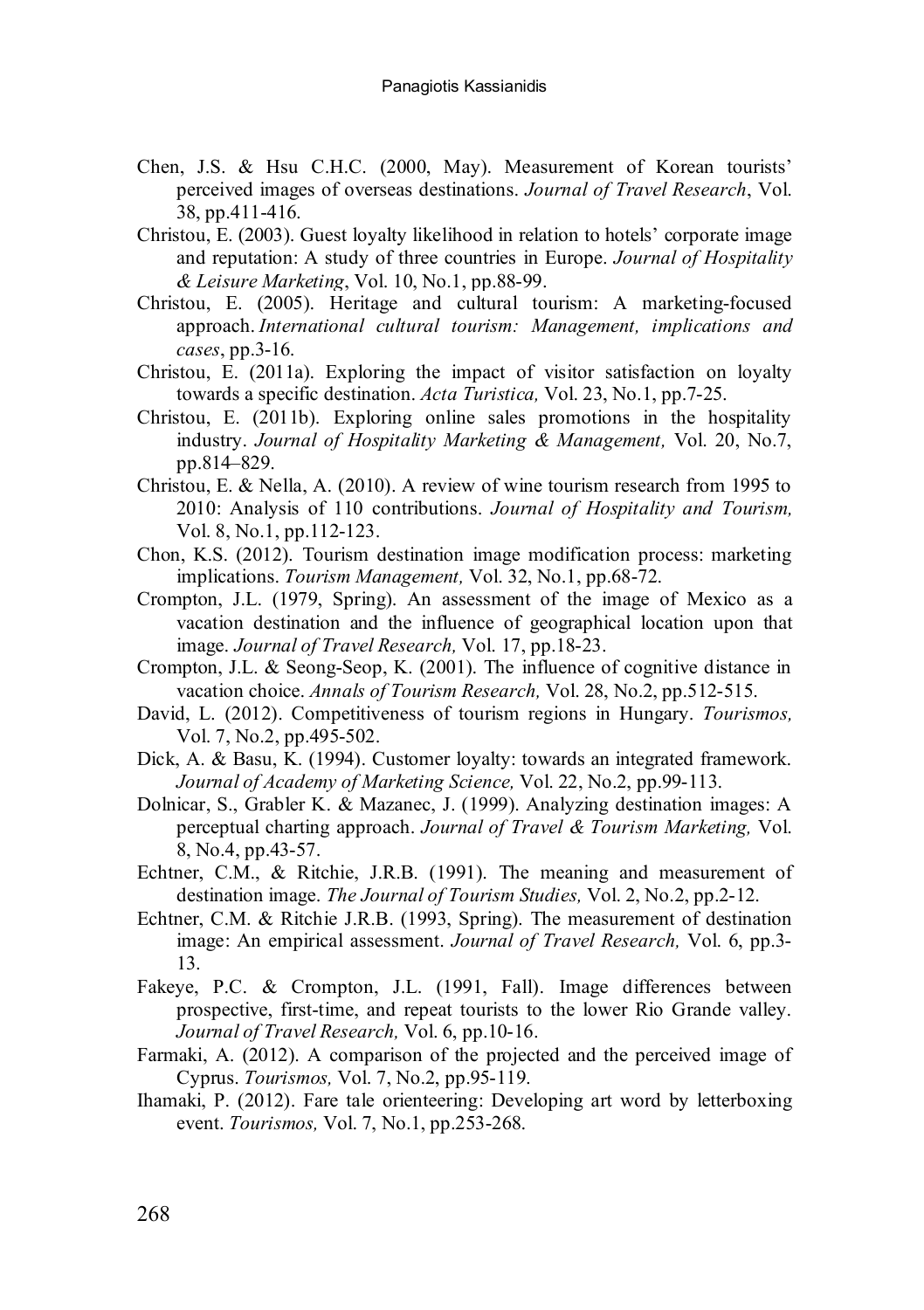#### *TOURISMOS: AN INTERNATIONAL MULTIDISCIPLINARY JOURNAL OF TOURISM* Volume 8, Number 2, Autumn 2013, pp. 259-270 UDC: 338.48+640(050)

- Gallarza, M.G., Saura, I.G. & Garcia, H.C. (2001). Destination image: towards a conceptual framework. *Annals of Tourism Research,* Vol. 29, No.1, pp.56- 78.
- Gartner, W.C. (1989). Tourism image: Attribute measurement of state tourism products using multidimensional scaling techniques. *Journal of Travel Research,* Vol. 28, No.2, pp.16-20.
- Gartner, W.C. (1993). Image formation process. In M. Uysal & D.R. Fesenmaier (Eds.), *Communication and channel systems in tourism marketing* (pp. 191-215), New York: Haworth Press.
- Gartner, W.C. (1996). *Tourism development - principles, processes and policies.* New York, Van Nostrand Reinhold.
- Gregory, D. (1989). Area differentiation and post-modern human geography. In D. Gregory & R. Walford (Eds.), *Horizons in human geography* (pp. 67-96), New Jersey: Barnes and Noble.
- Gunn, C.A. (1972). *Vacationscape: Designing tourist regions.* Austin: Bureau of Business Research, University of Texas.
- Gunn C.A. (1988). *Tourism planning.* New York, Taylor & Francis.
- Kotler, P., Haider, D.H. & Rein, Y. (1993). *Marketing places: Attracting investment, industry and tourism to cities, states and nations*. New York, The Free Press.
- Knox, J.M. (1982). Resident visitor interaction: A review of the literature and general policy alternatives in the impact of tourism development in the Pacific. Petterborough, Ontario: Environmental Resources Study Program, Trent University.
- Lange-Faria, W. & Elliot, S. (2012). Understanding the role of social media in destination marketing. *Tourismos,* Vol. 7, No.1, pp.193-211.
- Naidoo, O., Ramseook-Munhurrun, P. & Durbarry, R. (2012). The brand image of a small island destination. *Tourismos,* Vol. 7, No.2, pp.261-278.
- Oppermann, M. (1996). Convention destination images: analysis of association meeting planners' perceptions. *Tourism Management,* Vol. 17, No.1, pp.175– 182.
- Pearce, P.L. (1980). Perceived changes in holiday destinations. *Annals of Tourism Research,* Vol. 9, No.1, pp.145-164.
- Phelps, A. (1986). Holiday destination image the problem of assessment: An example developed in Menorca. *Tourism Management,* Vol. 7, No.3, pp.168- 180.
- Polat, N. (2013). Impact of tourism projects of development agencies on social peace in Turkey. *Tourismos,* Vol. 8, No.1, pp.233-245.
- Selwyn, T. (1996). *The tourist image: Myths and myth making in tourism*. Chichester, Wiley & Sons.
- Shaw, G. & Williams, A.M. (1994). *Critical issues in tourism: A geographical perspective.* Oxford: Blackwell.